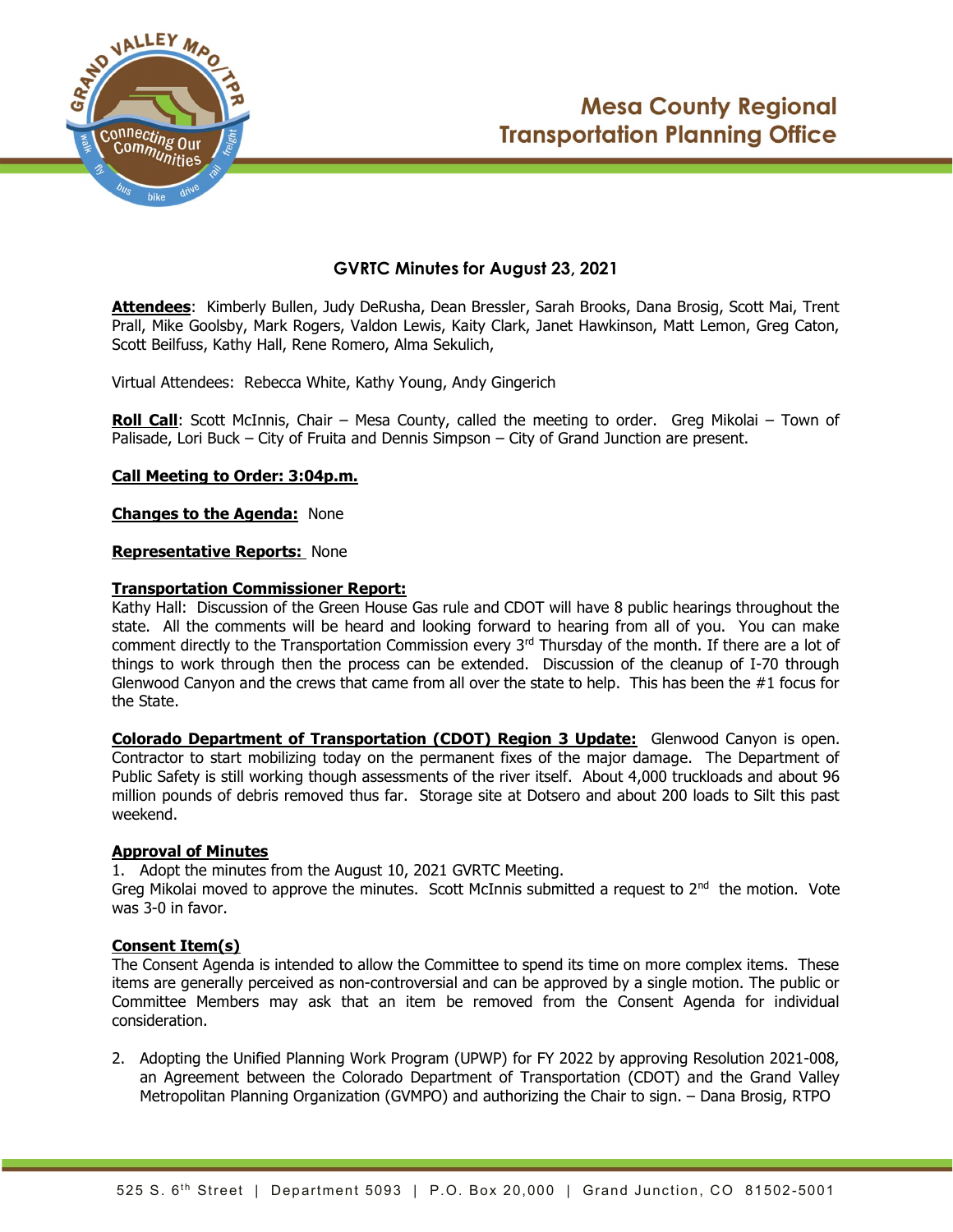- Attachment
- 3. Adopting the GVRTC Policy 8.0: Title VI Program & Policy 9.0: Limited English Proficiency (LEP) Update, by approving Resolution 2021-009 and authorizing the Chair to sign. – Dana Brosig, RTPO
	- Attachment
- 4. Adopting the GVRTC Policy 2.0: Public Participation Process by approving Resolution 2021-010 and authorizing the Chair to sign. – Dana Brosig, RTPO
	- Attachment
- 5. Adopting the GVMPO Public Participation Plan by approving Resolution 2021-011 and authorizing the Chair to sign. – Dana Brosig, RTPO
	- Attachment

Representative McInnis asked if anyone from the public wished to move any of these items to individual consideration. No one spoke up.

Scott McInnis asked for a motion. Greg Mikolai moved and Dennis Simpson submitted a request to 2<sup>nd</sup> the motion. Vote was 4-0 in favor.

## Individual Consideration Item(s)

Please limit public comment to a maximum of five (5) minutes per speaker (unless otherwise restricted by the Chair).

- 6. Middle and High School Pass Program/ Kids Ride Free Promotion Dana Brosig, RTPO
	- Attachment

Back in May of this year, staff was contacted by the Workforce Center as they had Temporary Aid for Needy Families (TANF) funds available and decided upon the District 51 student pass program, which provided for \$180,000 in farebox revenue. This allowed students to ride GVT for free all summer. Staff met with the Workforce Center staff last month and they wanted to continue the program. Traditionally, \$200,000 of the GVT IGA comes from TANF funds. Very few TANF fund passes have been distributed. Asked to continue this program through this school year but parents will need to complete a form and then student can pick up a sticker for their student ID. For those passes that are TANF eligible, GVT will be compensated.

Currently, GVT allows 3 and under to ride free with a paying passenger. This leaves a gap for those between the ages of 4-11 so staff is proposing an all kids ride free promotion from 9/1/21-5/31/22. Discussion of student pass sales in 2020 and 2019.

The Federal Transit Administration (FTA) has had a number of listening sessions to get people back on transit and this is a great way to support students getting to work, school, etc.

Representative Mikolai asked about the on-line form. The parent has to fill out the on-line form and then a student's name(s) will be automatically added to a list. The form asks for monthly income so we can determine if TANF eligible. Is there a non-online version of the form for parents who do not have access to a computer or internet? There is not but they may go to the Workforce Center or any of the public libraries. The online form is also available in Spanish.

Representative Simpson clarified that currently 3 and under do not pay but everyone else does. Yes that is correct. This promotion would be for all kids so it would include those under middle school but older than 3.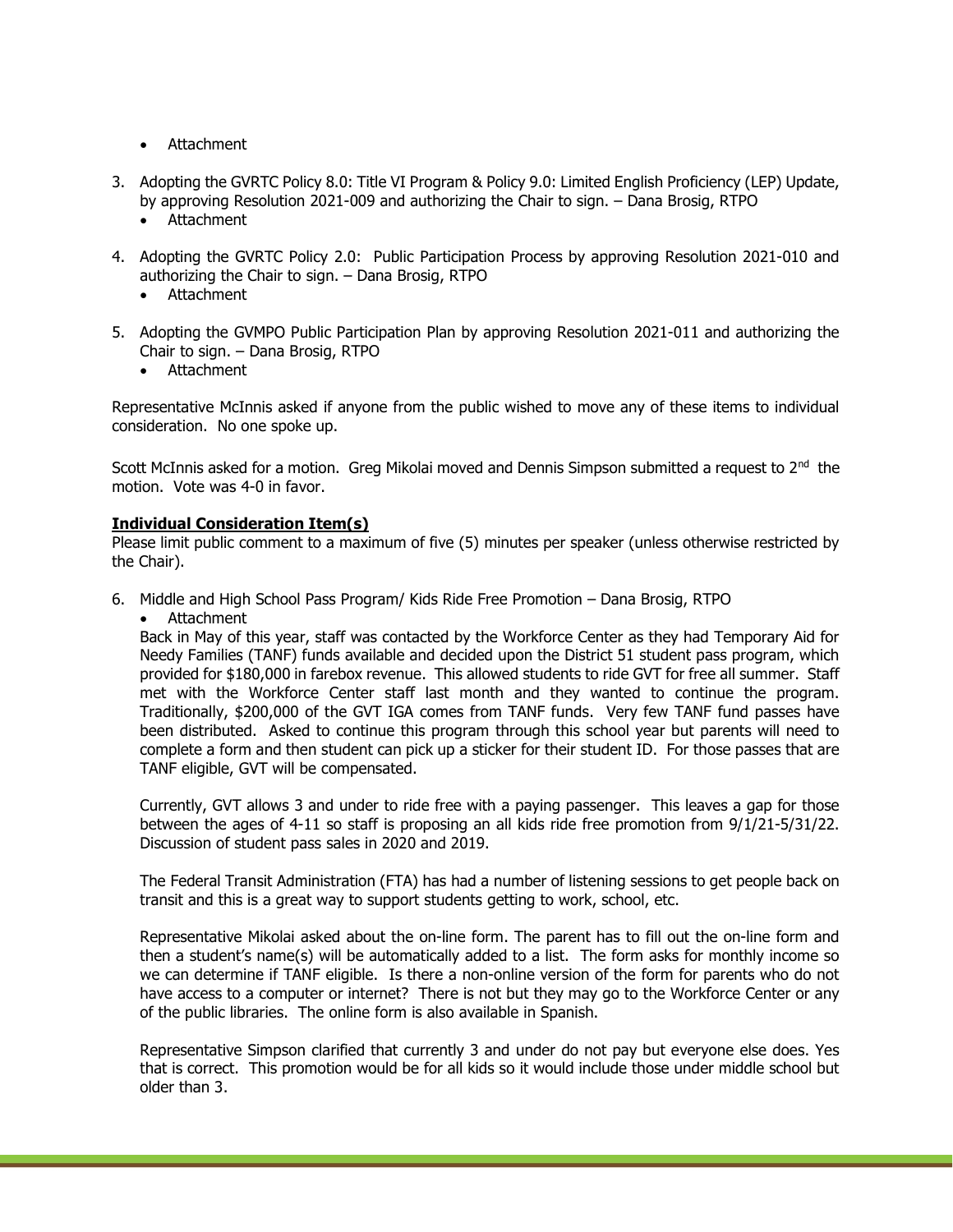Representative McInnis asked if there was anyone from the public who wished to comment. No public comments.

Scott McInnis asked for a motion. Greg Mikolai so moved and Lori Buck submitted a request to  $2^{nd}$  the motion. Vote was 4-0 in favor.

#### Briefing Item(s)

Briefing items are intended to allow the Committee to give Staff guidance in the day-to-day operations of the Regional Transportation Planning Office, or to hear general presentations from others.

- 7. Green House Gas Roadmap Theresa Takushi, CDOT Division of Transportation Development
	- Attachment

Rebecca White, who is the head of CDOT Division of Transportation Development presented. Her department is responsible for planning, environmental, GIS, etc. Draft rulemaking issued on 8/13/21. 1<sup>st</sup> rulemaking that focuses on Green House Gas (GHG) emissions. HB 261 started staff on this, which led to GHG roadmap. SB260 includes provisions for completing this rulemaking. Positive outcome was recognition that this rule belongs within CDOT, before that it was with the Air Pollution Control Division of Colorado Department of Public Health and Environment. In June, role came to CDOT. In a 60 day comment period now. Open up our existing state rules on transportation planning and amending them to include the GHG rule. Slides walk you through the structure. 8 public hearings planned in September around the State. Preamble is the best explanation of how the GHG rule fits in. There are a lot of definitions and added new ones. There are only two MPO's in Non-Attainment and affect TIPs. Grand Valley MPO (GVMPO) is not affected immediately in the way that DRCOG and NFRMPO are.

Discussion about regionally significant projects and GHG requirements and tailor it for rural areas.

Discussion of running regionally significant projects through the travel model and predict and compare against target levels. 4% of cars now are electric. By 2050, goal is for every car on road is electric so effect of this rulemaking is greatly reduced.

Representative Mikolai asked about potential projects that demonstrate reduction in GHG. What will CDOT do to reduce GHG? What would a project look like that would reduce GHG? A widening project may be able to reduce emissions just by the way we implement it, not just reducing congestion. Added express lane and also transit that could use this lane can reduce emissions. Are we making it easier for you to take the bus if you are in an area of a state where transit is available?

Representative Simpson asked questions about the table on page 101 of the GVRTC binder and it's showing the GVMPO with a base line of .38 in 2025. How do we get a lower base line in 2030 without doing anything? Due to the nationwide standards that lower emission for vehicles.

Representative Buck asked how GHG numbers are going to be collected. That is a complexity of the rule. It is based on the travel demand model. Premise of the rule is based on this. Every 5 years, CDOT will do a report of what is actually going on such as vehicle miles traveled, number of electric cars, gasoline usage, etc. Can we meet the goals in the table? Expecting feedback on these goals.

Representative McInnis clarified that the Air Quality Control Commission was first given this assignment, correct. He was concerned CDOT will come under heat to go toward with what the Air Quality was originally requesting. What role will Air Quality have in this rulemaking? This is the Transportation Commission rule and they help craft and adopt it. Air Quality is to confirm and verify the GHG reports within 30 days. If CDOT does not hear from them, then project moves forward anyway.